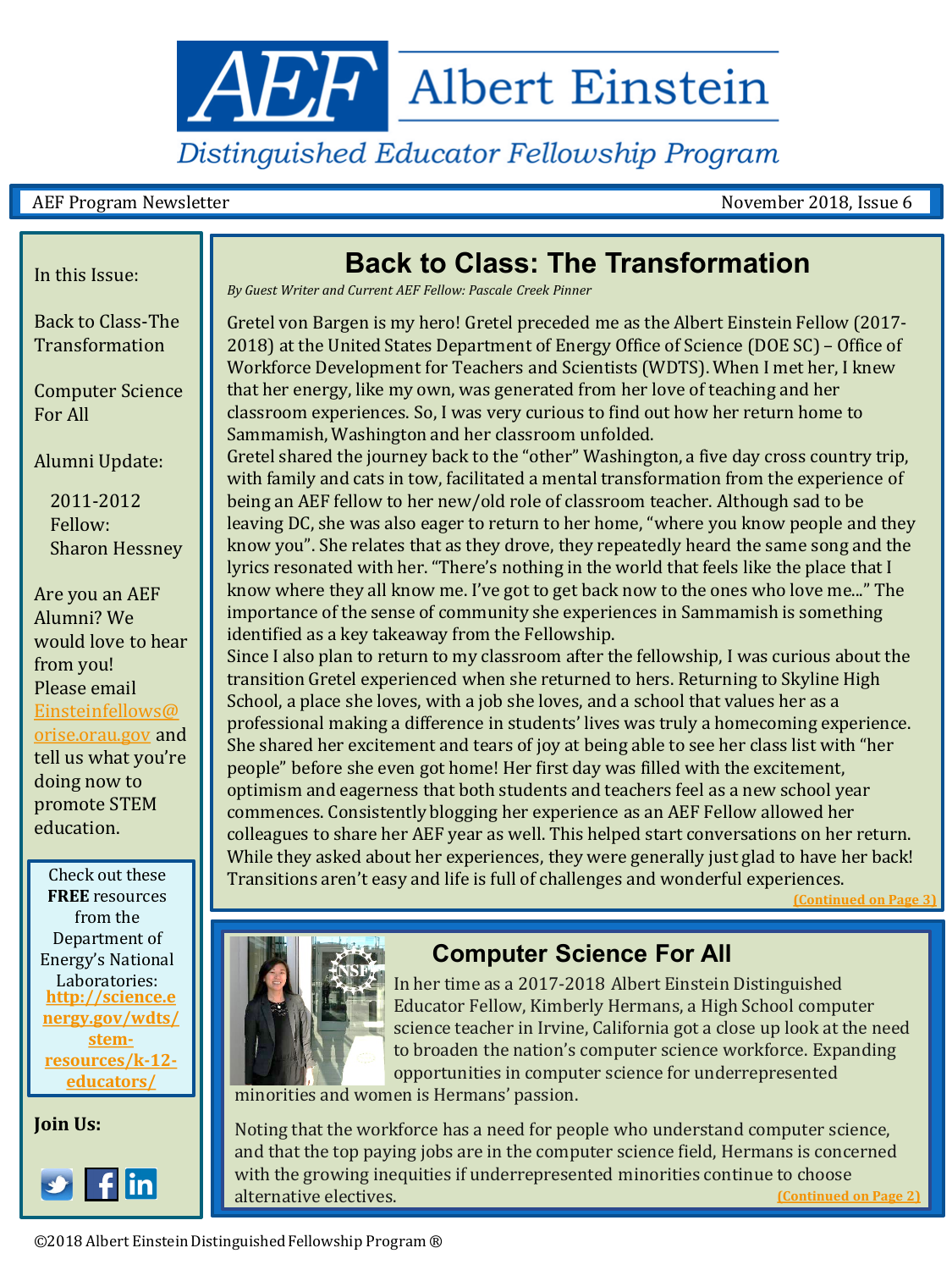<span id="page-1-0"></span>**AEF** Albert Einstein

Distinguished Educator Fellowship Program

AEF News November 2018, Issue 6

# **Alumni Update:**

# **What's Going On In This Graph?**

*By Guest Writer and AEF Alumni Fellow, Sharon Hessney*

Sharon Hessney, 2011-2012 Einstein Fellow in Senator Al Franken's office, was frequently asked "What do you teach?" When she answered, "High school statistics!" congressional staffers would share their frequent difficulties with statistics in their jobs and ask if she would teach them stats. Unwilling to forego her assign as an education policy advisor, she worked with the American Statistical Association (ASA) to offer a seminar series: *Stats For Staffers*. In the seminar, ASA members related the ways in which statistics are gathered, used, and interpreted for public policy.

So, when the ASA put out a call soliciting ideas for ways to use *The New York Times* in K-12 classrooms, Sharon proposed the feature, *["What's Going on in This Graph?](https://www.nytimes.com/column/whats-going-on-in-this-graph?emc=edit_ln_20171109&nl=learning-network&nlid=52022771&te=1)"*  (*WGOITGraph?*). Using the Times' graphs, the feature asks students "What do you notice?", "What do you wonder?", and "What is going on in this Graph?"



We welcome submissions regarding the AEF Fellowship. Send updates to: [Einsteinfellows@orise.orau.gov.](mailto:Einsteinfellows@orise.orau.gov) Subject Line-Newsletter

### **…Computer Science For All**

(Continued from page 1)

Computer science illiteracy will guarantee underrepresented groups won't be qualified for the top paying jobs further perpetuating a larger social inequality problem.

Hermans served her fellowship at the National Science Foundation Directorate for Computer and Information Science and Engineering Division of Computer and Network Systems, assigned to the Education and Workforce Group, supporting programs that expand computer science education in schools and promote diversity in computer science. Using what she learned at NSF, Hermans returned to her classroom ready to initiate change. "In Irvine, resources and programs are available to students; which is a big step as a majority of schools in the U.S. do not have access to computer sciences classes. Yet, the diversity in the classroom is not consistent with the diversity of the overall student population."

As a woman, Hermans has first-hand knowledge of being an underrepresented minority throughout her computer science education. Because of her experience she has taken a proactive role in recruiting women into her computer classes. Hermans also sees the greater challenges of the computer science workforce shortage and how the evolving workforce has a need for people in all areas of study to have strong computational thinking skills. She credits the Fellowship with giving her a broader view of computer science education. This view has caused her to examine the ways students are motivated to enroll in computer science as well as the ways that the value of computer science education is relayed to both students and parents.

Hermans believes many students choose to not enroll in computer science courses or programs, because they do not know what computer science is, or they don't see the benefits. "I need to think about and look at the student population as a whole, and think about ways I can educate them about computer science and its benefits," she said. One personal goal upon returning to her classroom is to work toward ensuring every student takes at least one computing course before they graduate. "Computer science is truly everywhere, and no matter what students want for their careers, a knowledge of computer science will give them an advantage."